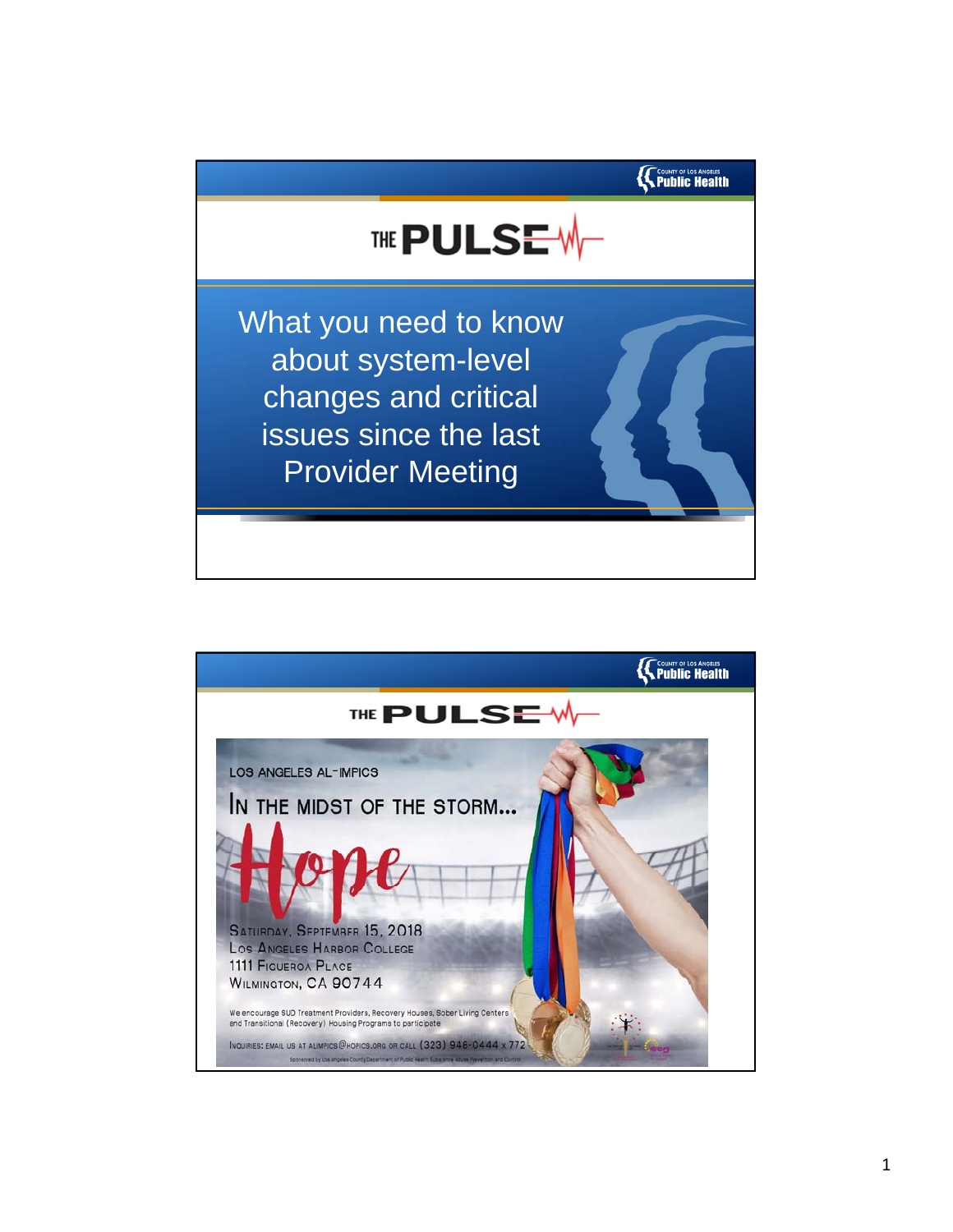

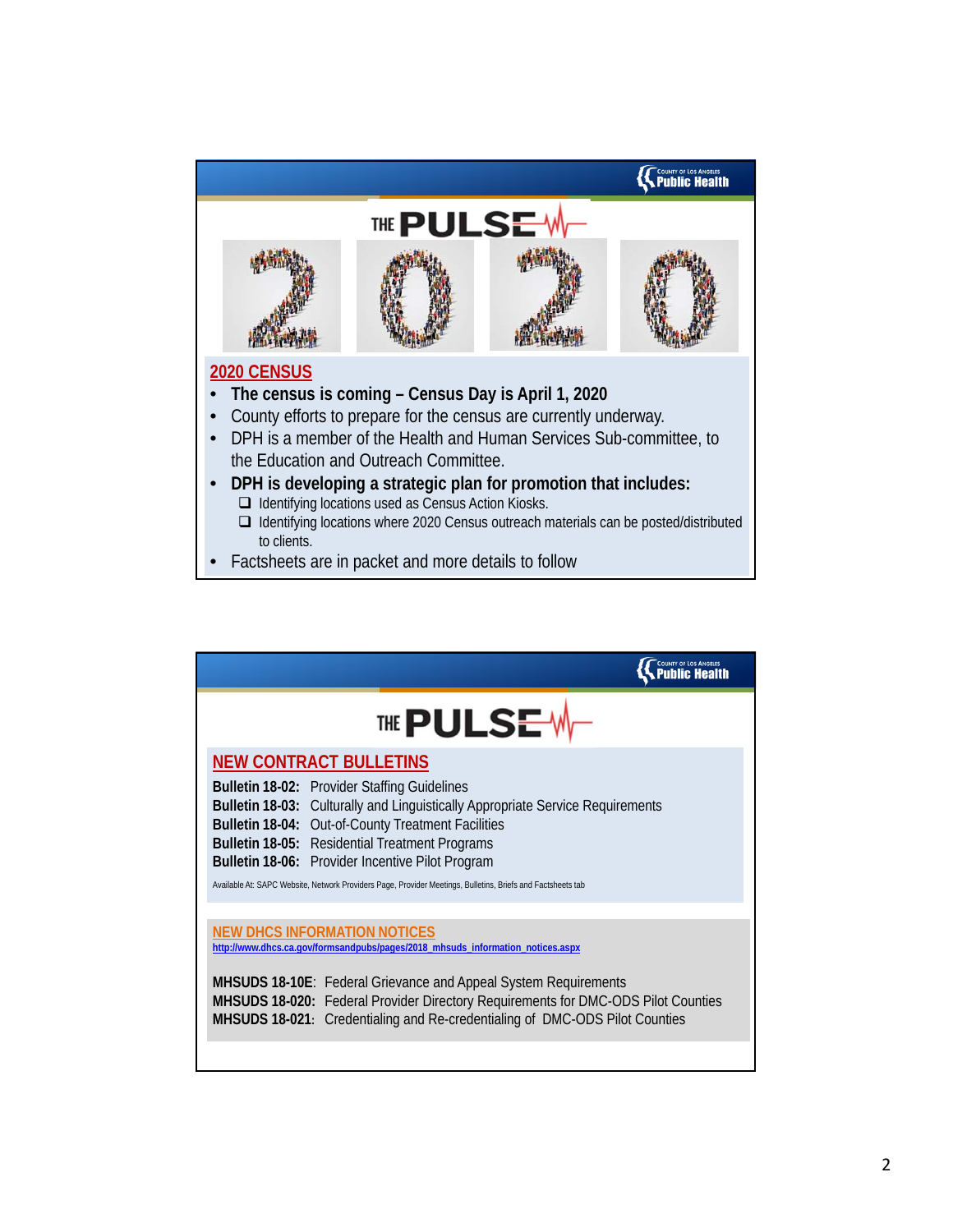

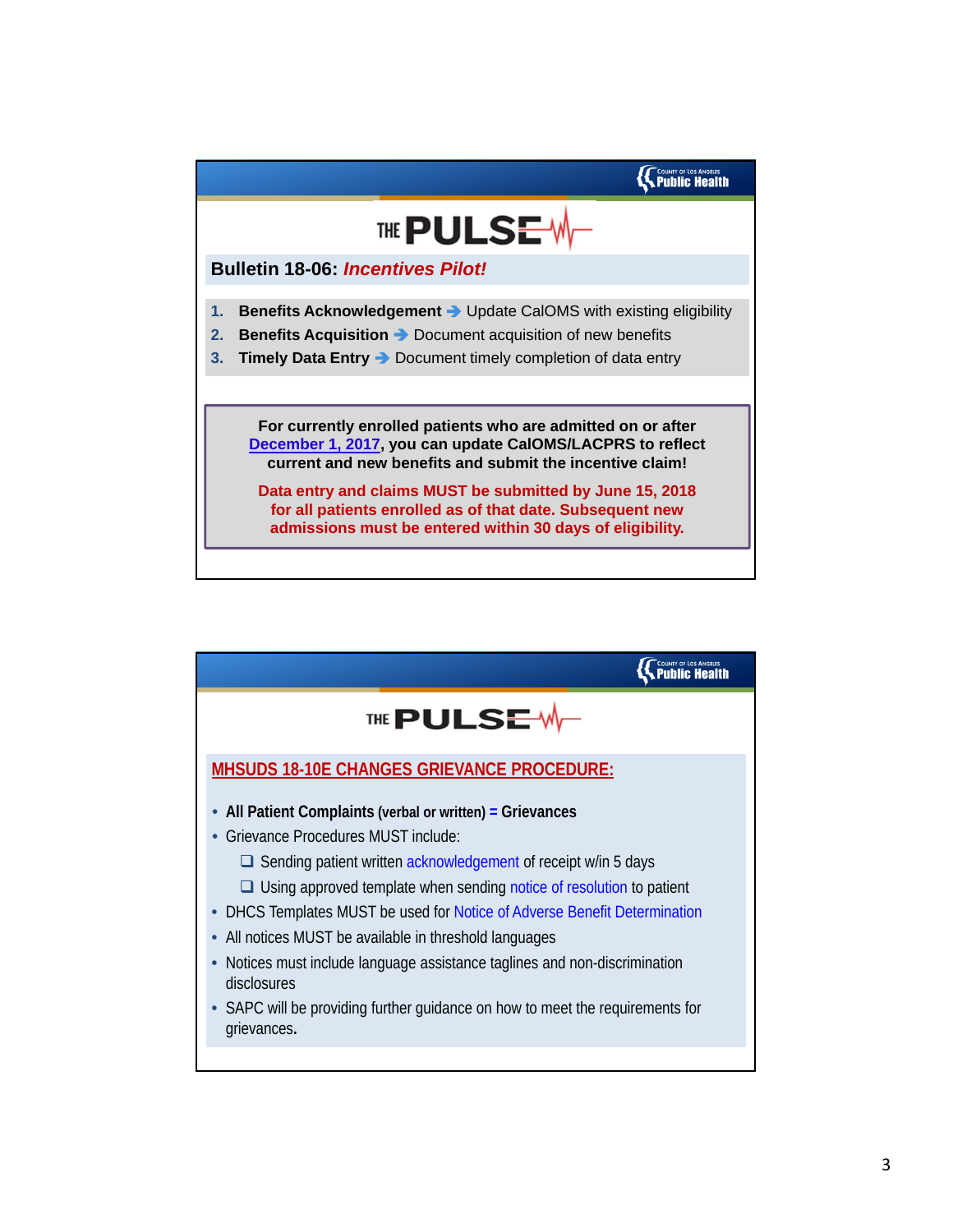## THE PULSE-W

## **THE ABBREVIATED SBAT SURVEYS ARE DUE JUNE 30, 2018**

- □ Complete one survey for each location, using ONLY the abbreviated survey distributed via e-mail.
- $\Box$  Instructions were provided during the May 07, 2018 webinar which is posted on SAPC Website: *Network Providers > Provider Manual and Forms > IT related and Forms > SBAT Survey Webinar 2018/19*.
- □ Submit to SAPC\_Compliance@ph.lacounty.gov

**Recovery Bridge Housing Discharge Summary Forms** RBH providers **MUST** complete the **RBH Discharge Summary Form** for each patient and submit it to SAPC via Sage (either directly or as an attachment in Sage for Secondary Sage Users) **at the time of discharge**.

If the OP/IOP/OTP/OP-WM provider is different from the RBH provider, the RBH Discharge Form can be viewed in the patient's record on Sage.